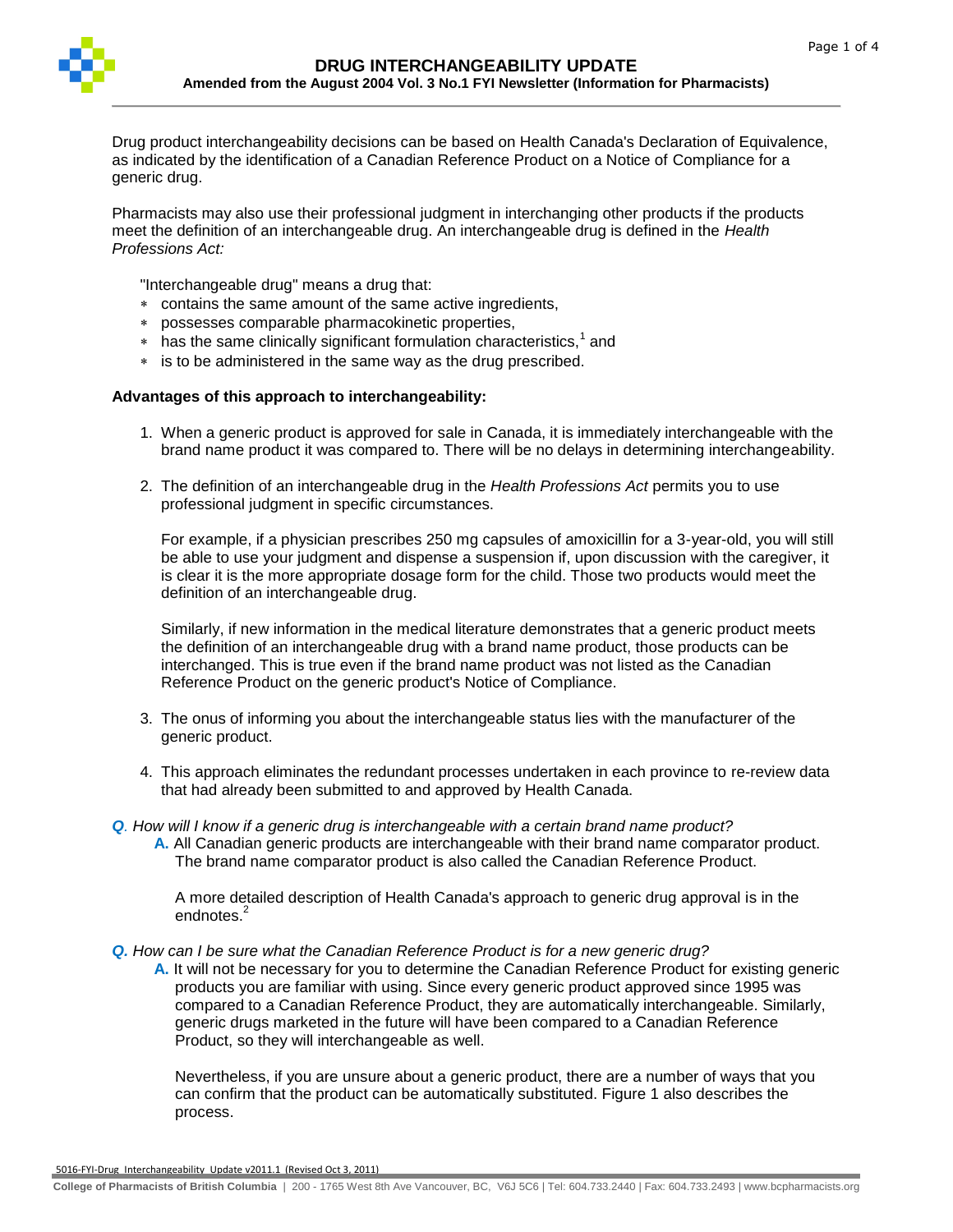When a pharmaceutical manufacturer contacts you about a new generic product, ask them to provide you with a copy of the Notice of Compliance. You can be confident that the generic product can be interchanged with the Canadian Reference Product, as listed on the Notice of Compliance. If your head office makes purchasing decisions, you may ask your head office to provide you with this information.

## **Figure 1**



- *Q. What about drugs like digoxin or levothyroxine which used to be on the list of Noninterchangeable Drugs? If a generic of one of these products were marketed in Canada, could I automatically interchange it?*
	- **A.** Yes. If a generic digoxin or levothyroxine were marketed in Canada, it would receive a Notice of Compliance with a Canadian Reference Product and could be considered interchangeable with that Canadian Reference Product. Ensure the patient is being monitored by the physician when a brand change is initiated on drugs with a narrow therapeutic range.

*Q. Does my liability for interchanging drugs change as a result of this policy?*

**A.** The definition of an interchangeable drug is included in the *Health Professions Act* section 25.91. The *Act* addresses the question of liability as follows:

25.91 (1) If a practitioner indicates in a prescription that (a) only the drug of a specified manufacturer, or

 Information regarding subsequent entry biologics is emerging. Until further evidence is available, the pharmacist should consult with Health Canada and the Manufacturer.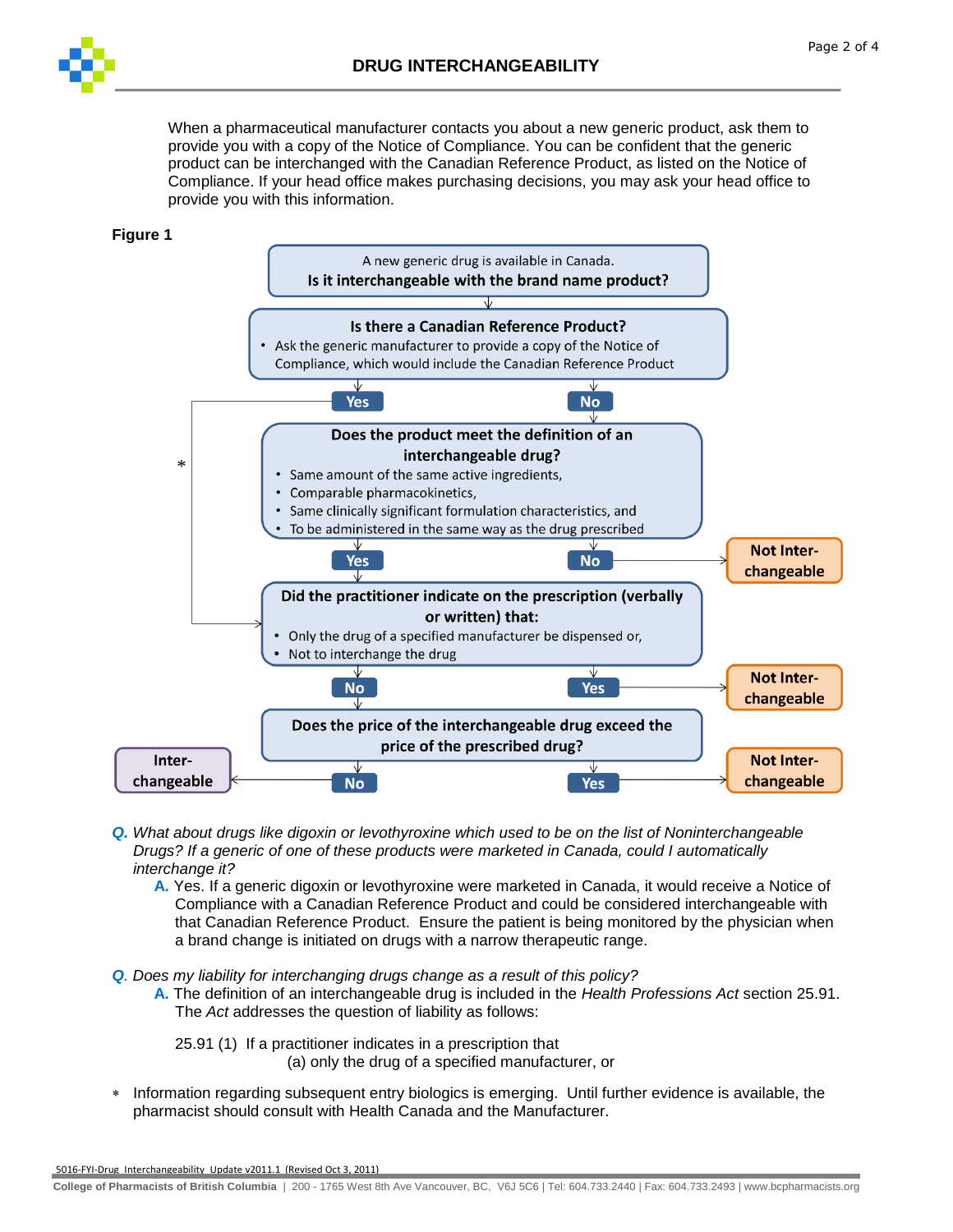

(b) no interchangeable drug

is to be dispensed, a pharmacist must not dispense an interchangeable drug.

- (2) If a practitioner has not made the indication described in subsection (1), a pharmacist may dispense an interchangeable drug provided its price to the purchaser does not exceed that of the prescribed drug.
- (3) An indication from a practitioner under subsection (1) must be made by the practitioner to a pharmacist either
	- (a) orally, or
	- (b) in writing

at the time a prescription is issued.

(4) No action for damages or any other proceeding may be brought against a registrant solely because an interchangeable drug was dispensed in accordance with this section.

*Pharmacy Operations and Drug Scheduling Act (PODSA)* Bylaw 6 addresses Interchangeable Drugs as follows:

6. When acting under section 25.91 of the *Health Professions Act* a full pharmacist must determine interchangeability of drugs by reference to Health Canada's Declaration of Equivalence, indicated by the identification of a Canadian Reference Product in a Notice of Compliance for a generic drug.

That means that as long as you are interchanging according to section 25.91 above and are dispensing products that have been approved by Health Canada and received a Notice of Compliance with a Canadian Reference Product, or products that meet the definition of an interchangeable drug, no action may be brought against you.

## *Q. Are other provinces making this change too?*

**A.** All of the provinces are adopting a similar approach, but there may be differences in the timing of the changes in each province.